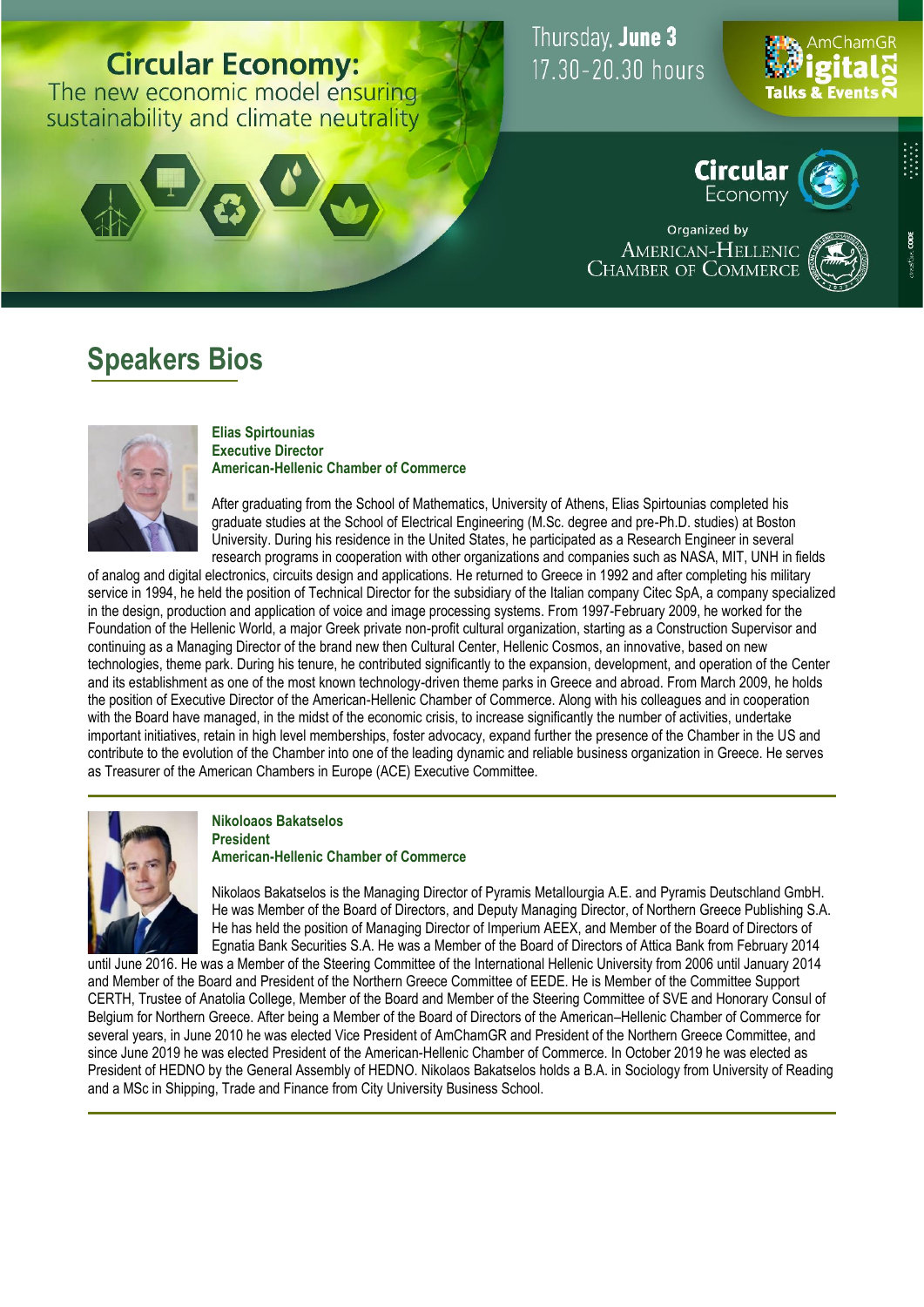

#### **George Kremlis Chief Advisor to the Prime Minister of Greece for Energy Climate, Environment and Circular Economy Chairman, Circular Economy Committee, American-Hellenic Chamber of Commerce**

George Kremlis is currently Principal Advisor to the Greek Prime Minister on energy, climate, environment and circular economy issues. He is a member of the Board of the European Public Law Organisation. He is also a member of the environmental and social advisory council of the EBRD. George Kremlis is Honorary Director of the European Commission and Active Senior responsible for circular economy in the islands. He started his

career therein in 1981. He was a Legal advisor (from January 1981) in the European Commission's Legal Service, with an interruption of three years (1990-1993) in Greece where he exercised the functions of Advisor to the Greek Minister of National Economy (1990), National Co-ordinator for the EEC internal market (1990-1992), Head of the EEC Committee under the Greek Prime Minister (1993), and Secretary General for European Affairs in the Ministry of National Economy (1993). During this period he was also a Member of the Greek Competition authority. In 1995 he joined DGENV. From 1995 to 2004 he served as Head of the Legal Unit, responsible for all legal issues in the DG. From 2004 to 2005 he was the Head of the "Legal affairs and Governance" Unit, and from June 2005 to May 2013 Head of the Unit "Cohesion Policy and Environmental Impact assessments". From June 2013 till 30 March 2018 he has served as Head of the "Mainstreaming and Environmental Assessments" Unit (former "Enforcement, Cohesion Policy & European Semester, Cluster 1" Unit); in-between, from March to August 2011, he served as Acting Director of the Directorate "Legal Affairs and Cohesion" and from June 2013 to January 2014 as Director ad interim of the Directorate "Implementation, Governance and Semester". In his last position he was also the Chairman of the ENEA-MA (European Network of Environmental and Managing Authorities), and the EIA/SEA (Environmental Impact Assessment / Strategic Environmental Assessment) Experts Groups. He is also currently the Chair of the Bureau of the Espoo Convention and the SEA Protocol, Chair of the MOP in 2019 and elected Chair for the upcoming MOP in December 2020. He has also served as a member of the Board of the National Centre for Environment and Sustainable Development in Greece, and as a member of the Greek Regulatory Authority for Energy (RAE). He is Founding and Honorary President of the Hellenic Environmental Law Association. He was a lawyer of the Greek Supreme Court and at the beginning of his career he has been a Research fellow at the Centre of International Economic and European Law (1979-80), in Thessaloniki. Visiting Professor in a number of universities, in Greece and abroad, especially on postgraduate studies. He is the co-author of a four volumes Commentary, Article by Article, of the EU Treaties (in Greek). He is also the author of a very large number of various publications, in English, French and Greek, including books and articles, on EU Policy and Law, in particular institutional law, business law, private international law, environmental law, and comparative law.



#### **Shardul Agrawala Head of Division, Environment and Economy Integration OECD**

Dr. Shardul Agrawala is Head of the Environment and Economy Integration Division at the OECD Environment Directorate. In this capacity since 2013, he leads the Directorate's work on economic-environmental modelling, empirical analysis of environmental policies, trade and environment, and on resource productivity and waste. Dr. Agrawala received his PhD from Princeton University and has previously held research positions at Princeton University, Harvard University, Columbia University and at the International Institute of Applied Systems Analysis (IIASA).



### **Stephane Arditi Director of Policy Integration and Circular Economy European Environmental Bureau (EEB)**

Stéphane works as the Director for Policy Integration and Circular Economy at the European Environmental Bureau (EEB), a federation of over 160 ENGO's from across Europe. Before joining EEB, Stéphane worked as a Quality/Lean consultant within the automotive and aeronautics industry in France and the UK. He has also collaborated with academic research programs concerning energy efficiency in buildings and the evaluation of sustainable development policy in France. Stephane has a dual education background in Philosophy and

Environmental Management. In his everyday work, Stéphane attempts to promote circular economy policy instruments, business models and innovative practices, focussing on resource and energy conservation and the prevention of waste. He is now investigating how to bridge circular economy with other policy areas, such as Climate, Bio-economy, Industry, Chemicals and SDGs, as well as how to best adapt sound circular economy practices outside Europe.



#### **Kostas Skrekas Minister Ministry of the Environment and Energy**

Konstantinos Skrekas comes from Megarhi, Trikala. He is married to Eirini Karagouni and has two daughters, Alexandra and Sophia. He holds a Degree in Civil Engineering from the Aristotle University of Thessaloniki (Civil Engineering Department, Faculty of Technology), and an M.Sc. in Construction Management from the University of Birmingham, UK. After completing his studies, he worked in the Fast Moving Consumer Goods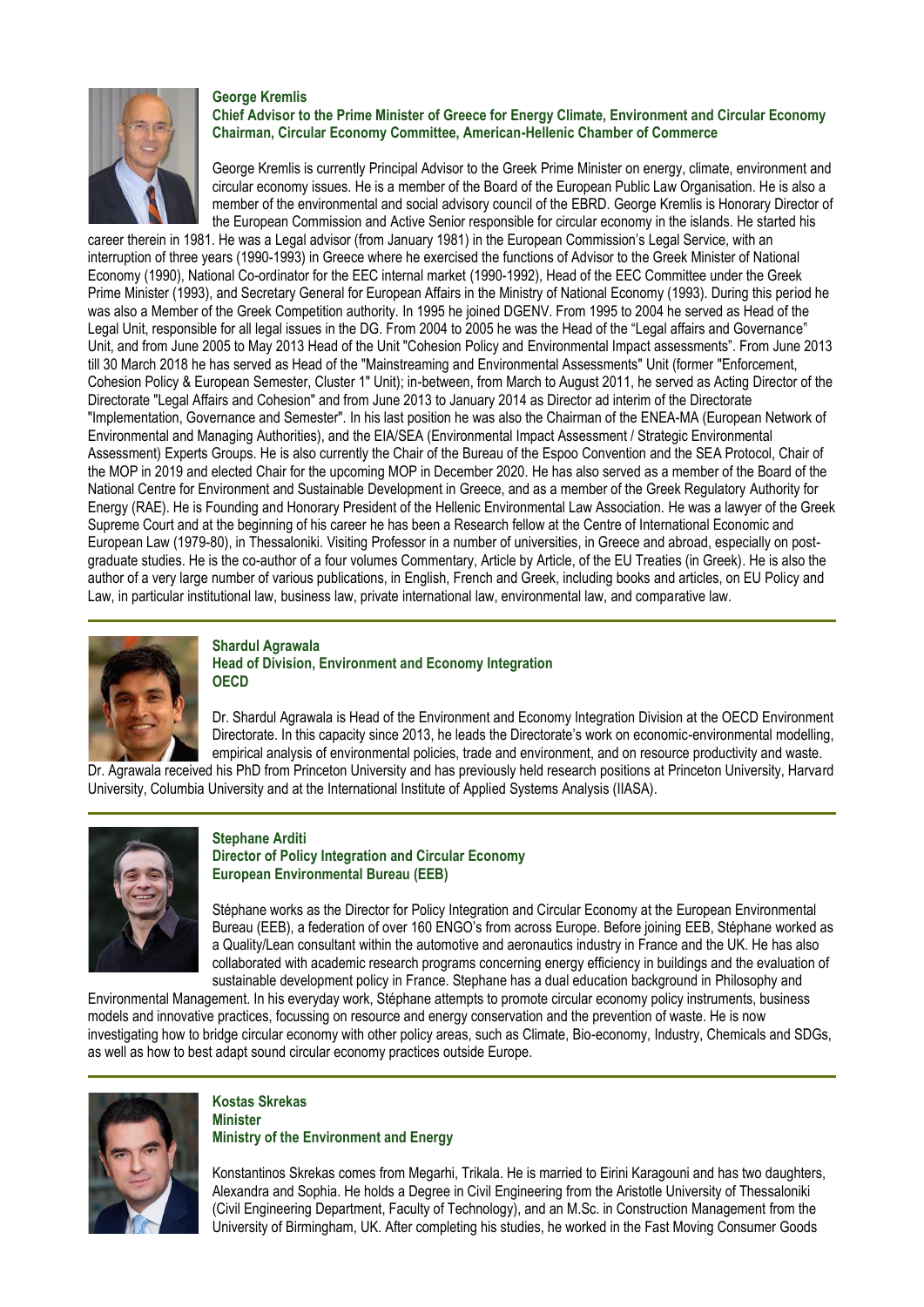sector in managerial positions. He is the co-founder of a company operating in the FMCG sector and held the posisition of CEO for 15 years. In the general election of 6 May 2012 he was elected Member of the Greek Parliament (MP) for the Constituency of Trikala with the New Democracy Party. He was re-elected on 17th June of the same year. On the 25th of January 2015 he was elected Member of the Greek Parliament (MP), receiving the largest number of electoral votes among candidates from all political parties, in the Constituency of Trikala. He was re-elected in the elections on 20th September of the same year. In the general elections on 7th July 2019 he was elected Member of the Greek Parliament for the Constituency of Trikala. During his terms of office in the Hellenic Parliament he has been a member of the Standing Committee on Economic Affairs, the Standing Committee on Production and Trade, the Special Permanent Committee on Research and Technology and the Special Permanent Committee on Environmental Protection. He was also Shadow Minister for the Environment and Energy Sector for the New Democracy Party from January 2016 – June 2019. He was appointed Minister of Development and Competitiveness from October 2014 until February 2015. On 9th July 2019 he was appointed Deputy Minister of Rural Development and Food, being specifically responsible for the Common Agriculture Policy (CAP). On 5th January 2021 he was appointed Minister of the Environment and Energy. He speaks English and French.



#### **Dr. Alistair Clark Managing Director, Environment and Sustainability Department EBRD**

Dr. Alistair Clark has an environmental engineering background and significant practical experience in both research and implementation of environmental investments. Dr. Clark joined the EBRD in 2001 and is the Managing Director of the Environment and Sustainability Department. The Department plays a critical role on

identification of new areas of Bank's environmental engagement and liaises with relevant external counterparts on topics related to blue economy, circular economy, pollution prevention, environmental remediation, protection of biodiversity and others. Dr. Clark's role includes ensuring that all investments are consistent with the Bank's Environmental and Social Policy and Performance Requirements. He is also responsible for providing strategic direction to the EBRD with respect to the implementation of the Bank's Sustainability mandate and the incorporation of environmental and social aspects in all sector and country policies and strategies. In addition, Dr Clark is Chair of the UK Export Guarantee Advisory Council. He also actively contributes to the Multilateral Financial Institutions Working Group on Environmental and Social Standards and represents the Bank at many international agency meetings in relation to environment and sustainability as well as social development.



#### **Andrea Pinna Senior Climate Action Advisor European Investment Bank (EIB)**

Since June 2019, Andrea Pinna is senior advisor on climate matters to the Investment Task Force for Greece of the European Investment Bank (EIB), based in Athens. Established in 1958, the EIB is the long-term financial institution and climate bank of the European Union (EU). Owned by the EU member states, the EIB is the world's largest supranational IFI. From May 2016 to June 2019, Andrea Pinna was Head of the Regional

Representation of the EIB for Central Africa – based at Yaoundé, Cameroon. From 2008-2016, Mr. Pinna was senior investment officer and relations manager in charge of EIB's public lending operations in South-East Asia. From 2002-2008, Mr. Pinna was a staff member of the World Bank based at its Headquarters in Washington D.C. Mr. Pinna helped establish and managed a number of environmental trust funds which were part of the Bank's \$2.1 billion climate change programme. He was coordinator of the program's technical assistance facility and acted as executive secretary of its advisory group. In 1994-2002, Mr. Pinna was a staff member of the United Nations Framework Convention on Climate Change secretariat. At the time of leaving the secretariat, Mr. Pinna held the positions of Special Assistant to the Executive Secretary and Manager, Emissions Trading Program. Mr. Pinna started his professional career in 1989 as an associate expert of the United Nations Development Programme – based in Bangkok, Thailand. A lawyer by training (1987, Università di Sassari, Italy), Mr. Pinna holds Masters degrees in International Relations (1993, Columbia University, New York) and Business Administration (1989, FORMEZ/Columbia University, Italy). Mr. Pinna is married with three children and is a national of Italy.



#### **Thanos Vlachopoulos General Manager, Corporate & Investment Banking Piraeus Bank**

Thanos F. Vlachopoulos, serves as General Manager within Corporate & Investment Banking at Piraeus Bank. In this position, he leads the Business Lines of Large Corporate Banking, Development and Sustainable Banking, Transaction Banking (Trade Finance, Supply Chain Solutions, Payments & Cash Management), Syndicated Loans and Piraeus Factoring SA. With more than 23 years of diverse experience, he combines extensive management and product expertise. In the past, he held managerial positions within Barclays,

HSBC plc, BNP Paribas and ATEBank within the Corporate and Investment Banking. Being one of the founding members of the NED club, has served as Non- Executive Director in several BoD's.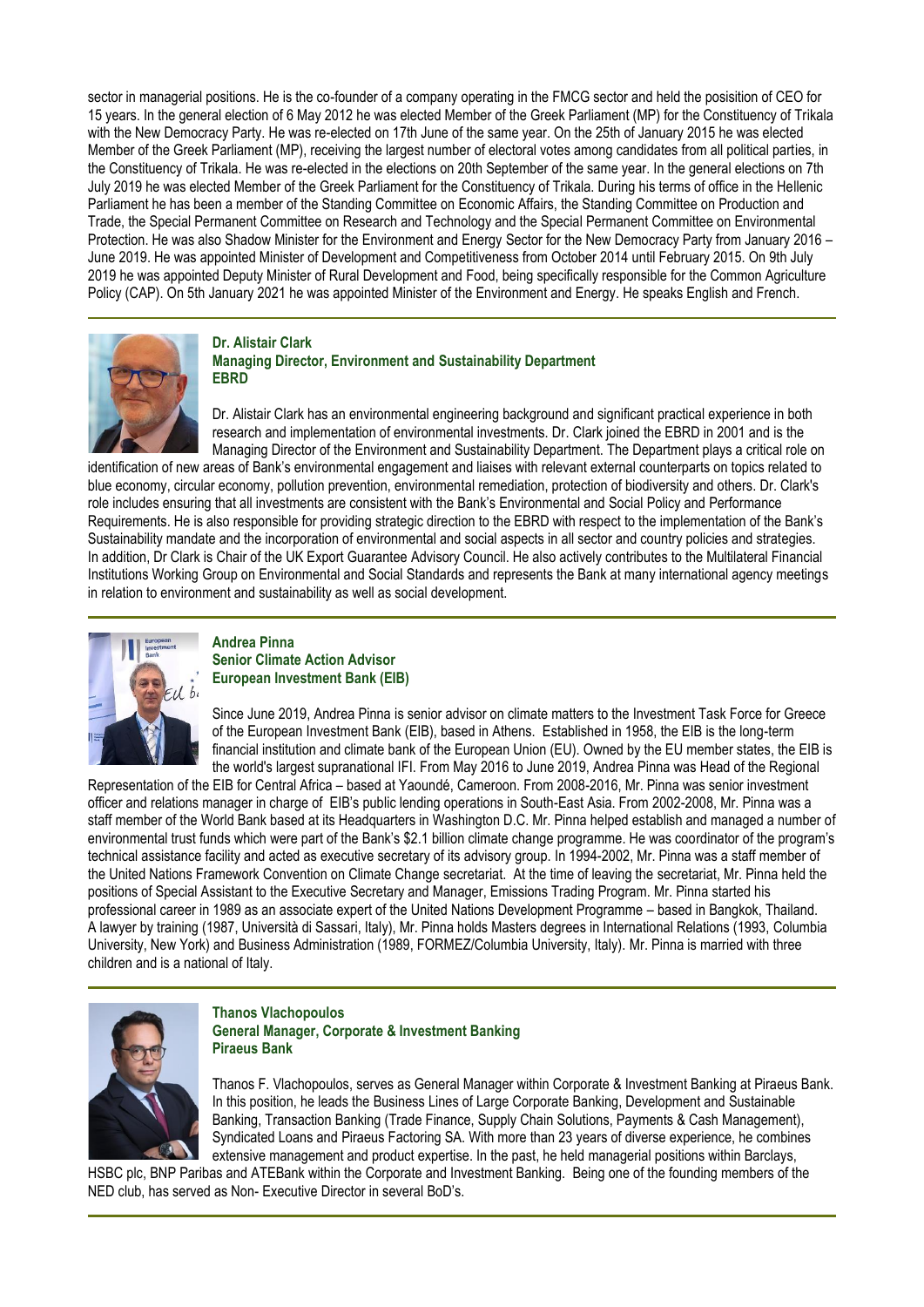

**Ioanna Sapountzi Head of Group CSR and Sustainability Division National Bank of Greece**

Ioanna Sapountzi is Head of the Group Corporate Social Responsibility and Sustainability Division of National Bank of Greece. She is member of the Boards of Directors of CSR Hellas, Ethniki Factors and of "Panagiotis and Aglaia Kyriakou" Children's Hospital. She is also member of the Circular Economy Committee of the American-Hellenic Chamber of Commerce and of the Sustainable Development Committee of the Hellenic Bank

Association. Ioanna has an extensive experience in banking industry having served in the past as Head of Corporate Governance and Corporate Social Responsibility Division (2017-2021) and Head of Compliance and Corporate Governance Division (2014-2017) of the National Bank of Greece. Her expertise lies in the areas of Corporate Social Responsibility and Sustainable Development, Corporate Governance, Regulatory Compliance and Capital Market Law, Personal Data Protection and Consumers/ Investors Protection. She holds an Executive MBA from International Hellenic University and a BA in Law from the National and Kapodistrian University of Athens. She is also a certified Chartered Compliance Officer from International Academy of Financial Management (IAFM) and the Hellenic Banking Institute of the Hellenic Bank Association.



# **Theodora Antonakaki Climate and Sustainability Advisor, Bank of Greece**

Theodora Antonakaki is an Advisor to the Governor of the Bank of Greece (BoG). Since 2009 she has been coordinating BoG's work on climate, sustainability and research at the Climate Change Impacts Study Committee (CCISC) and is currently representing the BoG at the Network of Central Banks and Supervisors for Greening the Financial System (NGFS).



#### **Dimitris Sakipis Head of ESG, Sustainability and Climate Change services PwC Greece**

Dimitris is the Head of ESG, Sustainability and Climate Change services in PwC Greece. He joined PwC in 2012 and since then he has been involved in multiple consulting engagements, including ESG and sustainability, governance, risk and compliance projects, business process reengineering and operational excellence, systems implementation, internal audits and due diligence. Dimitris has extensive experience in providing ESG and sustainability services in clients across various sectors, including financial institutions,

private equities, energy, oil and gas, shipping, telecommunications and healthcare. Indicatively, his experience includes the provision of the following services: Design and implementation of ESG and sustainability strategies, including the identification and prioritization of critical issues, in order to manage stakeholders concerns and the establishment of quantifiable targets in order to measure ESG, Sustainability and CSR performance-Due diligence services in environmental or other sustainability related areas-Climate risks identification and integration-Corporate sustainability and ESG reporting and assurance-Environmental Performance monitoring and compliance. Dimitris holds a Bachelor's degree in Chemical Engineering from University of Patras, a MSc in Environmental Design and Engineering from University College London (UCL) and is Certified Charter Accountant (ACCA).



### **Sissy Iliopoulou Public Affairs, Communications & Sustainability Director North Europe The Coca-Cola Company**

Sissy Iliopoulou is Head of Public Affairs, Communications & Sustainability for North Europe at The Coca-Cola Company using London as primary location. She is leading for more than 20 years corporate reputation, integrated communications, corporate affairs, crisis management, and sustainability - including strategy,

reporting, ESG, development of environmental & social multi-stakeholder programs. Sissy has worked for national & international roles in Greek multinational, American multinational & European companies of different sectors. Over the course of all these years, she has helped organizations shape their business operation into a more Purpose-driven orientation, integrating Sustainability into business operations, designing & implementing relevant strategies and initiatives with positive impact on companies' growth plans, as well as, positive impact on societies. As far as Sustainability is concerned, she has taken active part in many institutional initiatives whereas many of the Sustainability programs she has developed have been recognized from 3d parties nationally & internationally. She is a firm believer of the value of partnerships & co-creation as well "Doing Good by Doing Well". Sissy is a member of the Circular Economy Committee of the American-Hellenic Chamber of Commerce and founding member of the Corporate Affairs Association. She holds a diploma of Philosophy, Pedagogy & Psychology from the National University of Athens (Kapodistriakon) and an MBA from the Wales University (Aberystwyth).